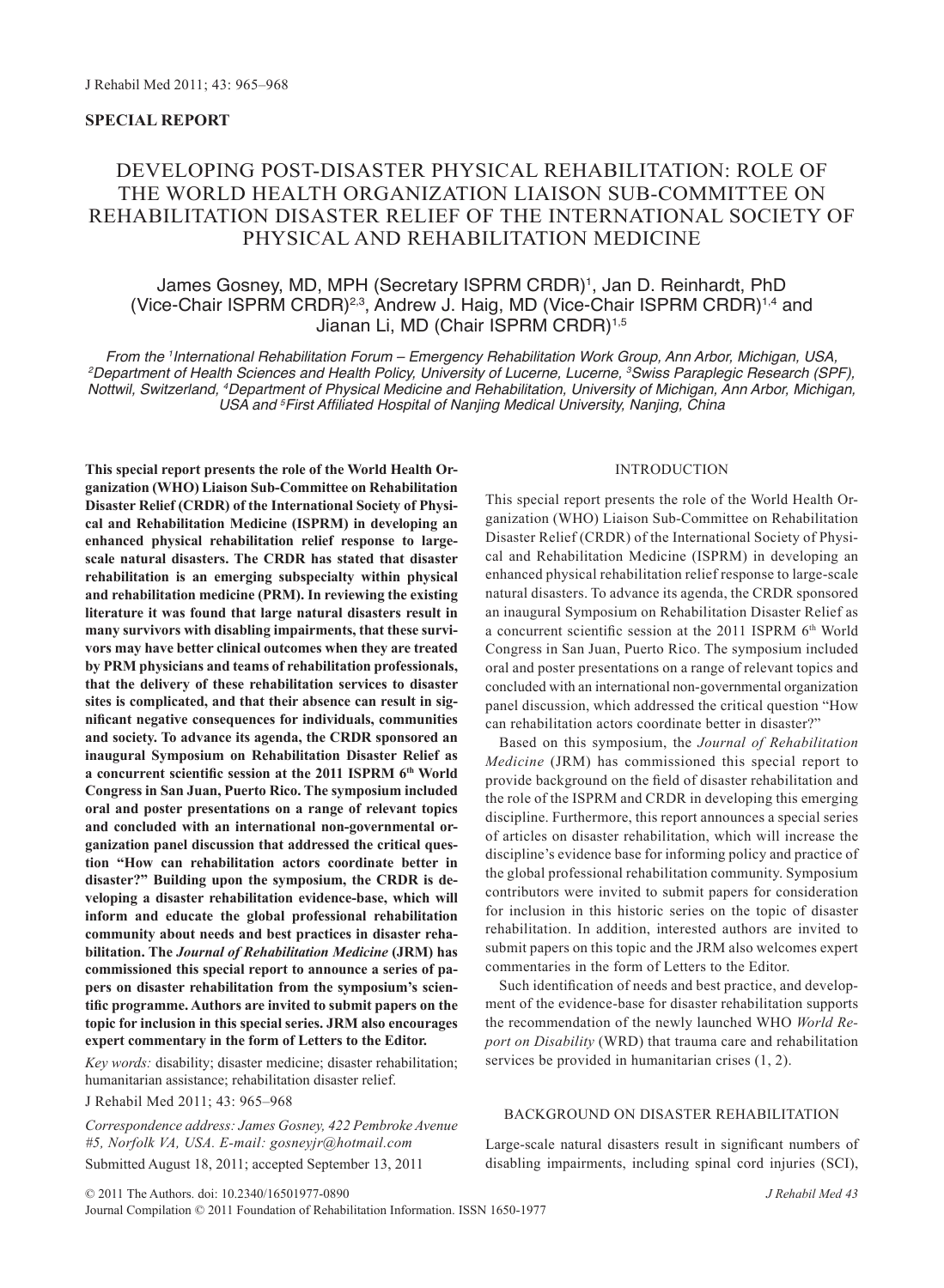traumatic brain injuries (TBI), limb amputations, long bone fractures and peripheral nerve injuries. Moreover, disasters generally occur in low-resourced regions where disaster response plans do not include strategies for physical rehabilitation or specifically account for persons with new or pre-existing disabilities. The limited pre-disaster health and rehabilitation service infrastructure is quickly overwhelmed, necessitating a multidisciplinary, international humanitarian response. Notwithstanding the lack of host rehabilitation resources, international rehabilitation disaster relief efforts are extremely challenging (3).

As an expert in disability and functioning, and with training in the diagnosis and treatment of general health conditions, the physical and rehabilitation medicine (PRM) physician can perform a critical role in integrating the field medical team's rehabilitation efforts following a disaster. If serving with a team of rehabilitation professionals, the PRM physician can coordinate member roles depending on the context of the victims' rehabilitation needs and the post-disaster environment. Rehabilitation professionals can participate in victim triage, be consulted peri-operatively, and provide postoperative care. The rehabilitation professional's role changes to reflect evolving clinical mission requirements, transitioning from emergency surgical support in established facilities to less acute rehabilitative and medical care of injury complications and co-morbidities in the community. PRM personnel can participate in mobile community services, for example, providing post-operative follow-up, as well as identifying and treating persons with disabling injuries who did not present to hospital facilities. PRM personnel can also work with local healthcare providers, patients, families, and community volunteers in support of community-based rehabilitation programming efforts, such as the prescription and use of assistive devices, mobility aids and adaptive technologies (4). Therapies become increasingly directed toward conservation of body function, activity and participation levels and, when appropriate, palliation.

Expatriate rehabilitation responders should routinely provide targeted training to fellow team members as well as to local providers in various settings across the continuum of rehabilitative care. Furthermore, responders can help develop host rehabilitation service provision capacity by supporting establishment of structured training programmes. They can also coordinate, with host rehabilitation service providers, disaster managers and health officials, the development of additional rehabilitation infrastructure programming for long- term care of disaster victims, as well as planning for persons with disabilities and special needs in future disasters.

PRM involvement has been shown to have positive rehabilitative benefits, as demonstrated following the 2005 earthquake in Pakistan, where patients under the care of PRM physicians had reduced lengths of hospital stay, fewer complications and better clinical outcomes than patients in centres with no PRM supervision (3). Neglect of indicated rehabilitation interventions for disabling injuries during the emergency response to a natural disaster further strains the weakened health system response by extending hospital stays and consuming scarce inpatient resources. Missed injury-specific, critical therapeutic windows result in permanent, suboptimal functional outcomes with significant, long-term negative consequences for the individual, community and society (3).

Providing an effective rehabilitation response following a natural disaster is significantly complicated by the prior absence, disruption or destruction of host rehabilitation infrastructure. Moreover, effective mobilization and deployment of qualified providers and appropriate medical material depends upon a degree of coordination between the host and responding organizations, which is uncommonly achieved. Classification of disability issues as a "cross-cutting issue" within the humanitarian response framework places these issues further at risk for inefficient management in disaster. An austere operating environment typically complicates field coordination and injury assessment efforts even further. These immediate, post-disaster challenges also complicate the transition in rehabilitation service delivery to the acute, post-acute and long-term response phases.

### ISPRM WHO LIAISON SUB-COMMITTEE ON REHABILITATION DISASTER RELIEF

The ISPRM CRDR was formed (in September 2010 during the 8th Mediterranean Congress of PRM; Limassol, Cyprus) to help address the significant challenge of providing rehabilitation relief in large-scale natural disasters. The CRDR is 1 of 5 WHO liaison sub-committees that administers the ISPRM external policy agenda with WHO and other professional rehabilitation organizations in official relations with WHO (5, 6). Representing all WHO regions, CRDR membership primarily includes PRM physicians, in addition to other public health as well as medical and rehabilitation professionals; of which many have experience in disaster rehabilitation. The CRDR seeks to "effectively focus the resources of ISPRM and its membership on optimizing the health, functioning and quality of life of persons who sustain injuries or impairments due to a large-scale natural disaster" (5). As defined by the WHO's International Classification of Functioning, Disability, and Health (ICF), "functioning" comprises health domains such as body functions and structures as well as activity and participation in the persons' environment (7).

Strategic goals developed by the CRDR to achieve its mission include:

- providing post-disaster rehabilitative services, including an emergency rapid response team capability;
- facilitating coordination between various disaster responders, including humanitarian relief and governmental organizations, disabled persons organizations and local providers over the disaster response;
- providing rehabilitation education and training to disaster responders, host personnel, patients and caregivers;
- conducting scientific disaster rehabilitation original research and reviews, including on the epidemiology of disability following disaster;
- influencing political opinion on the social utility and costeffectiveness of PRM over the disaster response; and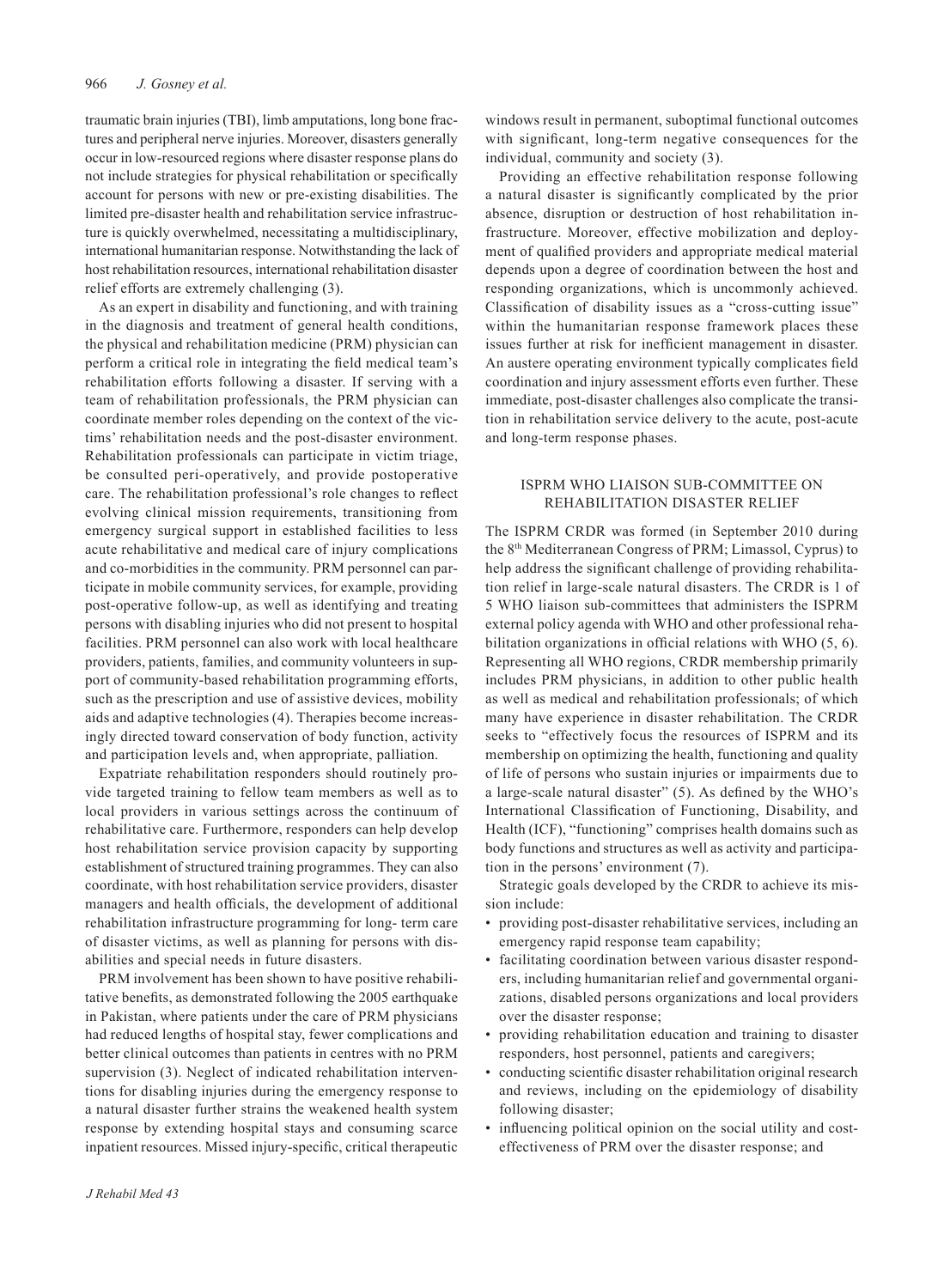• mobilizing financial resources to support emergency responses and sustainable rehabilitation services in disasteraffected areas.

#### CRDR RESEARCH AGENDA AND SYMPOSIUM ON REHABILITATION DISASTER RELIEF

The CRDR's strategic emphasis on disaster rehabilitation research supports the ISPRM's policy on enhancing research capacity (8) and is exemplified by the recent publication of a secondary data analysis on the MICRODIS project (http:// www.microdis-eu.be/). This contribution examines the role of health-related rehabilitation in disaster relief as it relates to the epidemiology of disaster and disability, the assessment and measurement of disability, and the impact on health and rehabilitation systems (3). The CRDR is currently preparing systematic literature reviews on types of injuries in natural disasters.

Sponsorship of the recent Symposium on Rehabilitation Disaster Relief demonstrated the committee's commitment to advancing the global disaster rehabilitation research agenda. CRDR members, as well as other ISPRM and rehabilitation disaster response professionals, presented their research to an openly receptive forum. Convening this symposium as a concurrent session of the ISPRM world congress also allowed other interested rehabilitation professionals to gain insight into rehabilitation disaster relief. Abstracts were invited on the following focus areas (http://isprm.org/?CategoryID=361):

- Epidemiology of disability in natural disaster (including persons with pre-existing disabilities.
- Needs assessment methods for persons with disabling conditions in natural disaster.
- Challenges in rehabilitation service provision in general and specific rehabilitation strategies for disaster victims.
- Clinical effectiveness and cost-effectiveness of rehabilitation interventions in natural disaster.
- Training of disaster rehabilitation responders.

Comprising a wide range of topics and presenters, the symposium scientific session reflected the spectrum of disaster rehabilitation relief (Appendix I). The Haiti earthquake and SCI were most commonly presented. Recent large-scale disasters in Pakistan, China and Japan were also addressed. The panel discussion that followed featured experienced rehabilitation international non-governmental organizations and professional societies, again fostering intense discussion and debate on the critical question "How can rehabilitation actors coordinate better in disaster?" Some of the issues raised during the symposium were further addressed during the CRDR's subsequent open committee session.

In addition to building the disaster rehabilitation evidence base and shaping practice, increasing the awareness of a larger and broader professional rehabilitation audience will lead to greater involvement of rehabilitation and other interested professionals. To that end, JRM extends a special invitation to the WHO Disability and Rehabilitation (DAR) team and members of its Professional Organizations Network (including the World Confederation for Physical Therapy (WCPT), the World Federation of Occupational Therapists (WFOT) and the International Society of Prosthetics and Orthotics (ISPO)) to submit to the JRM special series.

This JRM special series on disaster rehabilitation relief will also assist the CRDR in further defining its internal scientific research and external humanitarian response agendas in support of respective, evolving ISPRM agendas (5, 8). The CRDR looks forward to developing these issues further by presenting on the scientific programme of the 2012 American Academy of Physical Medicine & Rehabilitation (AAPM&R) Annual Assembly (coincident with the ISPRM mid-term meeting) and sponsoring an international summit on disaster rehabilitation relief at the 2013 ISPRM 7<sup>th</sup> World Congress in Beijing, China (http://www.isprm2013.org/en/page.asp?pageid=15.html).

CRDR contributions to the development of the research base of the emerging discipline of disaster rehabilitation are intended to increase the rehabilitation perspective and its effectiveness in the humanitarian disaster response, thereby improving the health and functioning of individuals and communities impacted by natural disasters. "Today's investments in rehabilitation research are investments in improved rehabilitation care in the future." (8). With global health agendas advancing rapidly, disaster rehabilitation medicine cannot be left behind. Active participation in, and contribution to, research and universal standard-setting facilitated by this JRM special series will ensure a seat at the table in future global policy and practice decisions.

### ACKNOWLEDGEMENTS

The CRDR gratefully acknowledges the 2011 ISPRM 6<sup>th</sup> World Congress Organizing, Scientific and International Committees; namely, Drs Veronica Rodriguez de la Cruz, William Micheo and Walter Frontera. The Puerto Rico Association of Physical Medicine and Rehabilitation and the University of Puerto Rico School of Medicine are also recognized. Appreciation is extended to presenters at the ISPRM CRDR Symposium on Rehabilitation Disaster Relief, panelists and their respective sponsoring organizations, and especially to panel co-chairs John Melvin (USA), Per von Groote (Switzerland) and Gunnar Grimby (Sweden). The authors also sincerely thank Gunnar Grimby, JRM Editor, and the JRM Editorial Office for their instrumental vision and dedicated effort in supporting this special journal series on disaster rehabilitation.

### REFERENCES

CONCLUSION AND FUTURE DIRECTION

Sharing information via original research will further characterize the spectrum of rehabilitation disaster response, thereby guiding the development of the discipline's policy and practice.

- 1. World Health Organization. World report on disability. 2011. Available from: http://www.who.int/disabilities/world report/2011/en/ index.html.
- 2. von Groote PM, Bickenbach JE, Gutenbrunner C. The world report on disability – implications, perspectives and opportunities for physical and rehabilitation medicine (PRM). J Rehab Med 2011;